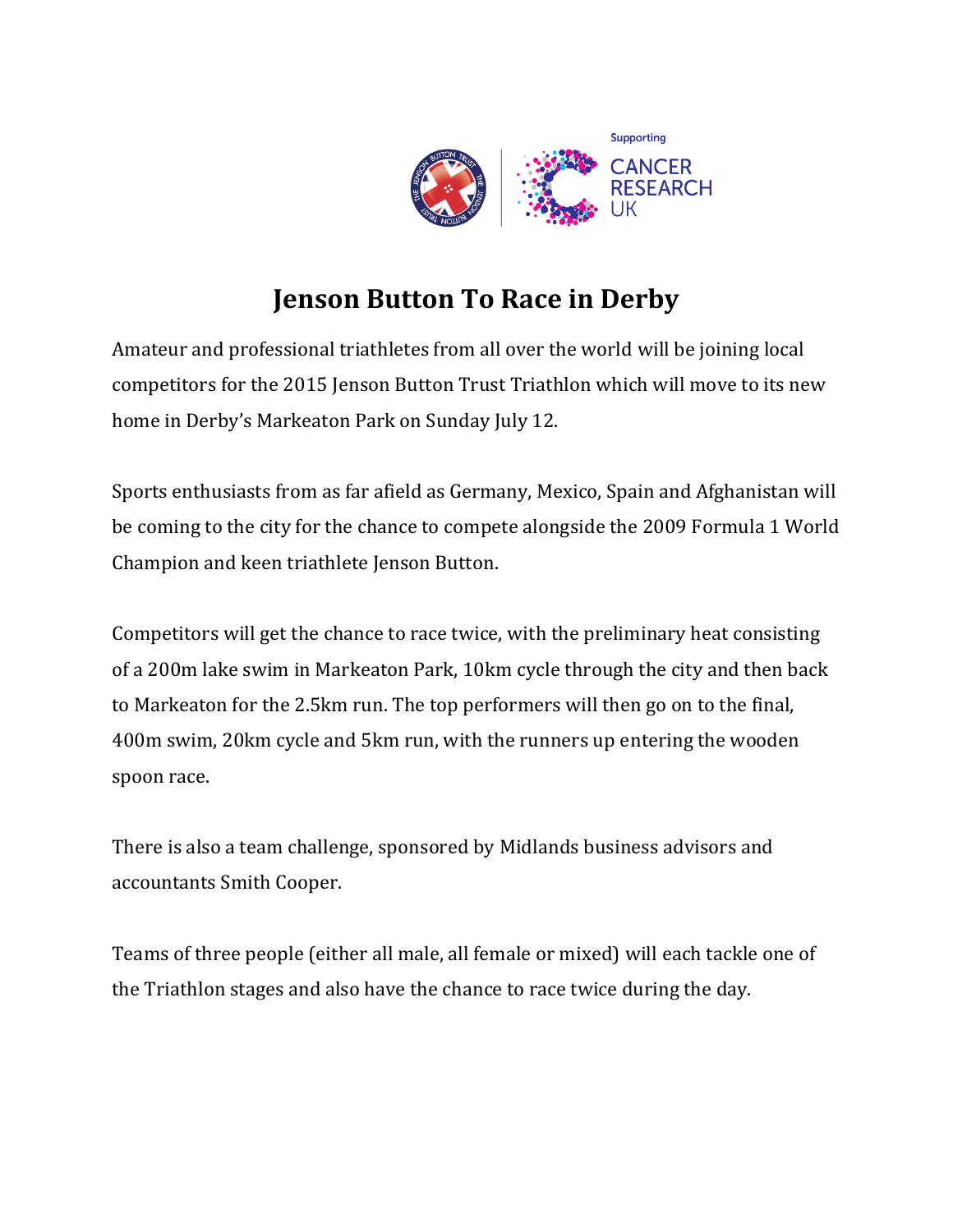The prize fund available to competitors is one of the largest for a UK based sprint triathlon. A grand total of £7000 will be on offer, split between the male and female categories.

Spectators are invited to join in the fun. As well as the opportunity to watch the competitors in action, a wide range of family activities will also be held at the event village set up in Markeaton Park including a "come and tri" children's duathlon, bouncy slide, Racing Bug , food, drink and retail.

The day will culminate in medal presentations by Jenson Button and a post-race party for participants with live music and locally-produced food and drink.

Jenson Button said: "Moving the triathlon to Derby this year will give us the opportunity to involve more people.

"It's an amazing location and will be great for both amateurs and professionals and especially for spectators who will be have the great opportunity to see us all going through the pain!

The event, which was previously held at Luton Hoo, is being organised by Derbybased HUUB Events on behalf of The Jenson Button Trust.

Head of Huub Events Dean Jackson said: "This is a real coup for Derby. It will be a great event for local competitors and triathletes from all over the UK and the world.

"It will be an event that can be enjoyed by the whole community and there will be a real party atmosphere in the park.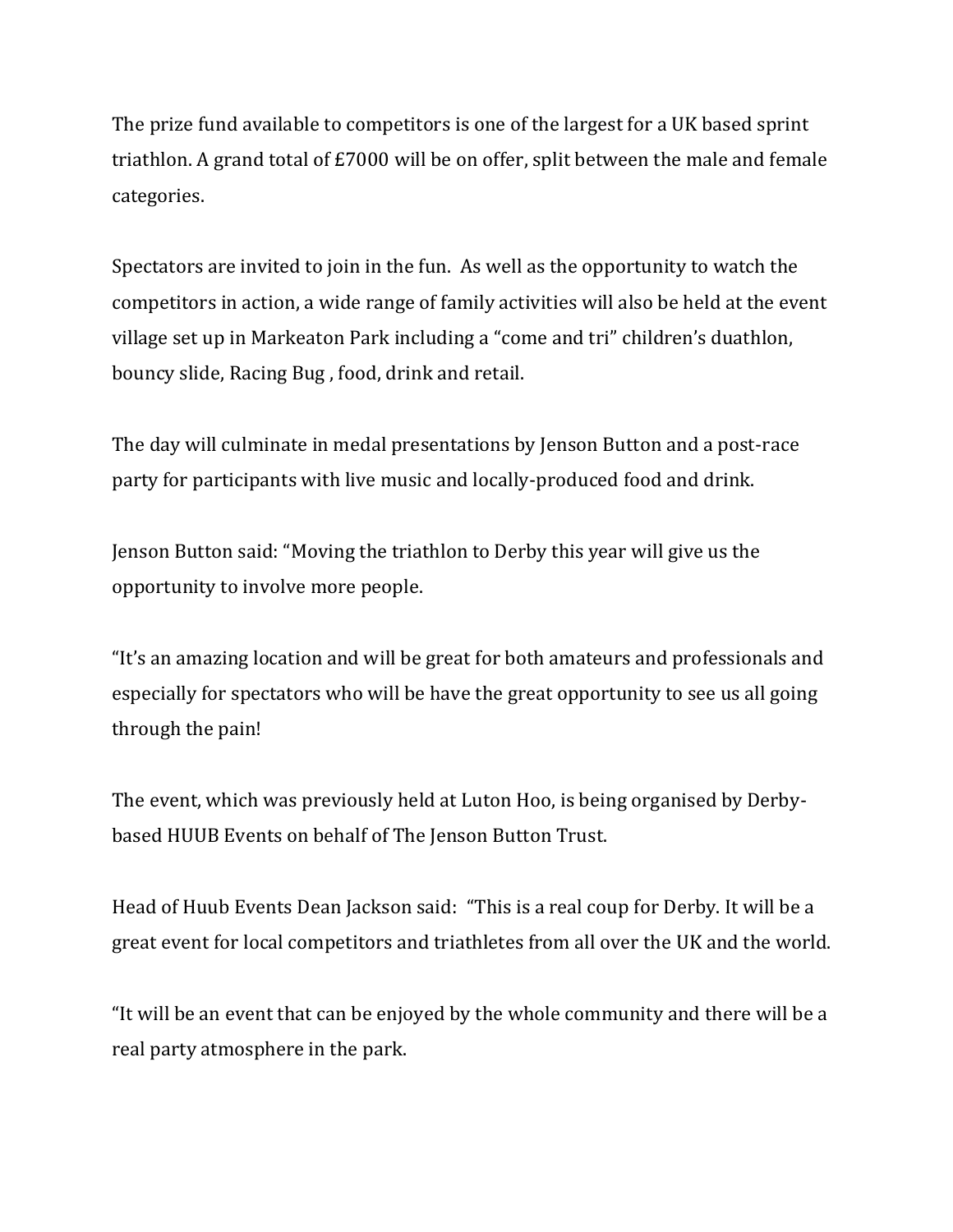"Excitement is certainly building for this event and we are delighted with the response from sports enthusiasts.

"They are a combination of seasoned triathletes and newcomers to this growing sport which is testament to the appeal of the F1 format for the event – giving competitors the flexibility to race once or twice during the day – whatever they wish."

HUUB Events have worked closely with Derby City Council to pitch for the event which will be officially opened by Derby City Council Leader Cllr Ranjit Banwait.

He said: "This is fantastic news for Derby on so many fronts. The Jenson Button Trust Triathlon joins a packed programme of events which are popular with residents and visitors alike. I hope the whole of Derby get behind this event and make it a fantastic showcase for our wonderful city."

For the second year running the Trust has partnered with Cancer Research UK with all profits and fundraising from the event going towards beating cancer sooner.

For more information on the event, please follow @JBTrustTri or visit [www.jensonbutton.com](http://www.jensonbutton.com/)

## **Media enquiries:**

Sarah Jenkin-Jones, JJPR, Tel: 01332 515102/07951945665;sarah@jjpublicrelations.co.uk